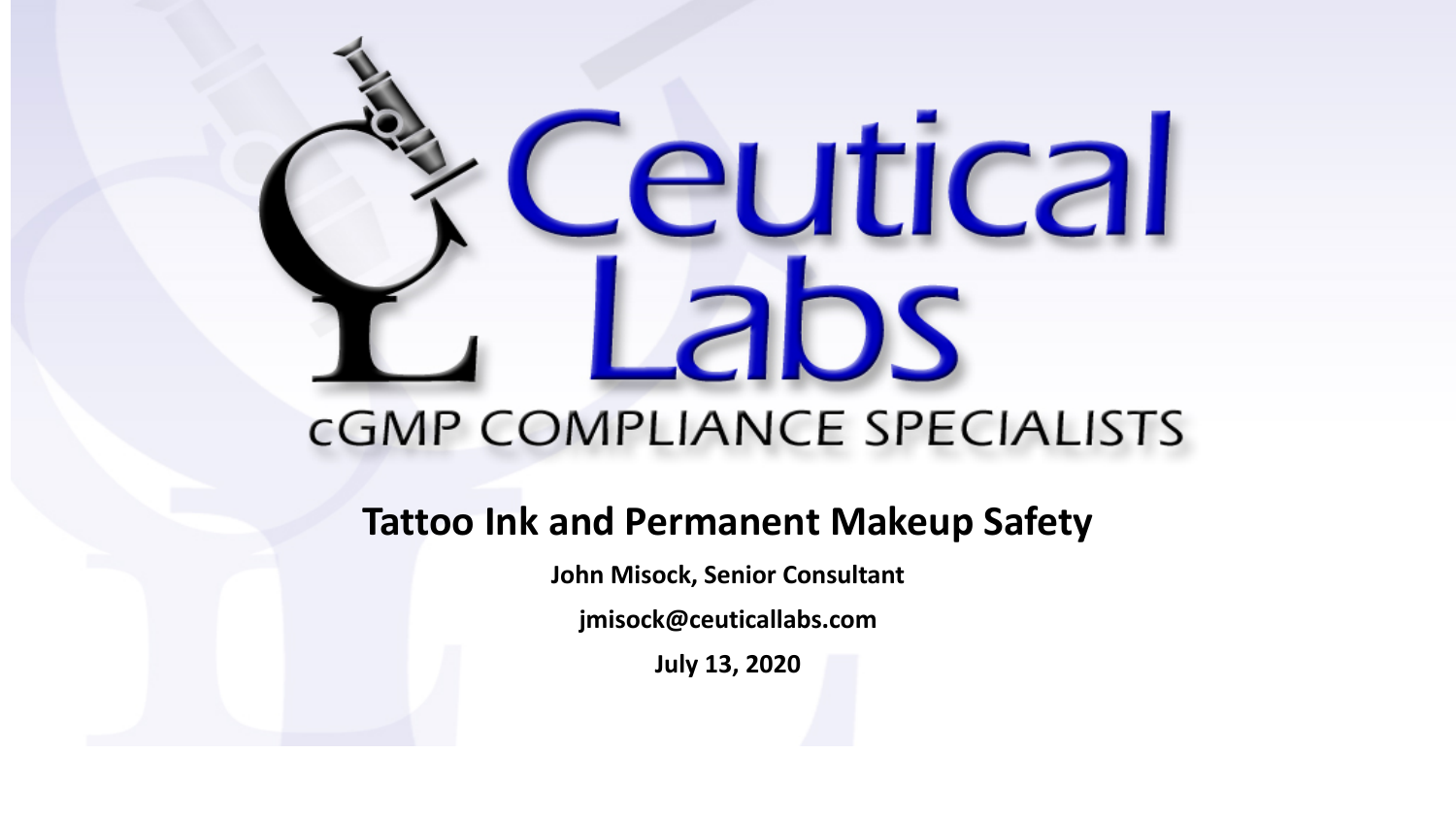



- TI and PMU are cosmetics…with a twist.
- TI and PMU safety concerns.
- Microbiological Contaminants in TI and PMU.
- Color additives...what are the issues?
- Body Art Committee Charge 2: Color Additive Petition for Titanium Dioxide for Intradermal Tattooing
- Body Art Committee Charge 4: Tattoo Ink and PMU Sterilization Standard of Best Practices
- What can artists do to protect themselves.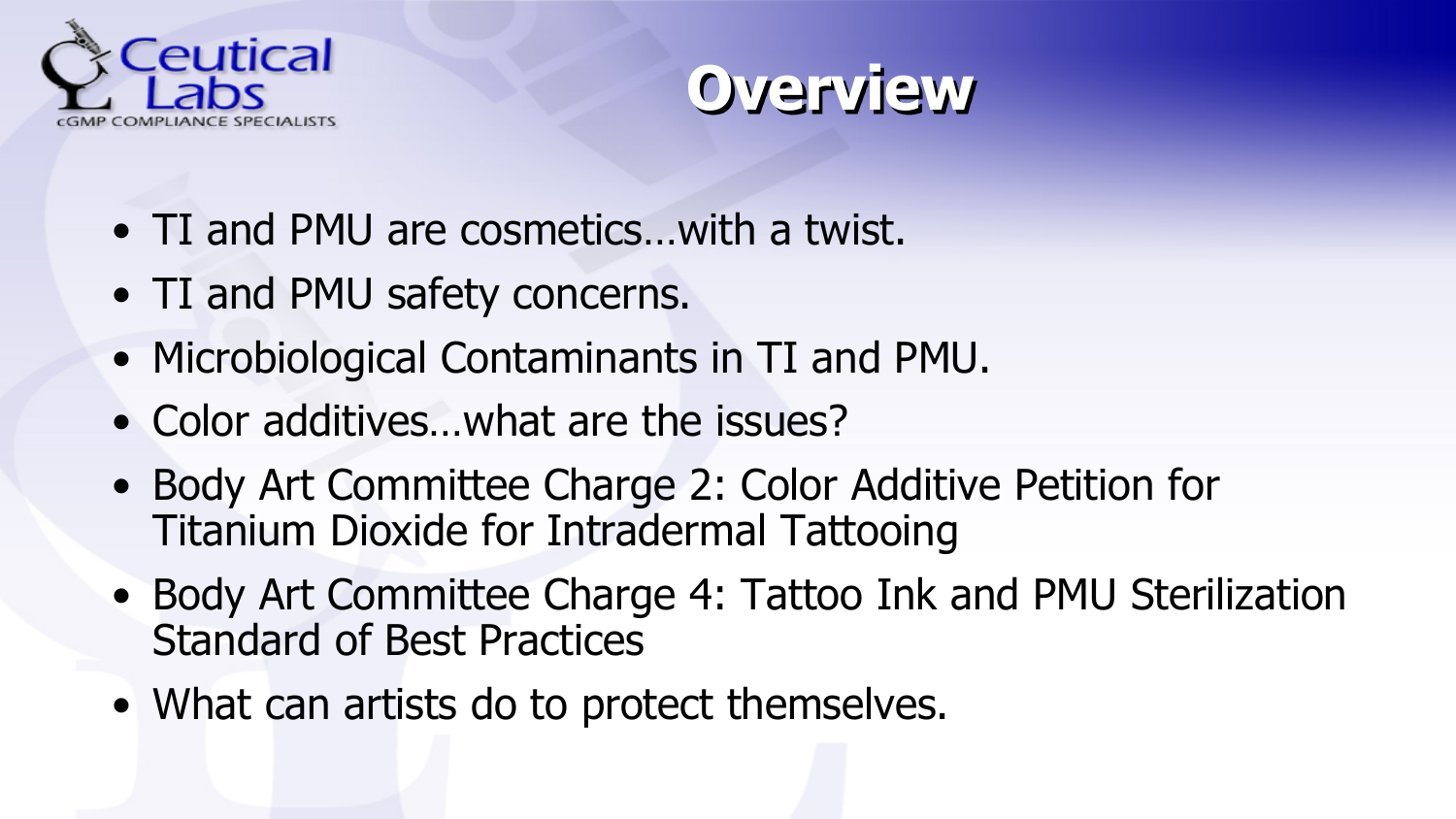

#### **FDA Regulation of Tattoo Ink and Permanent Makeup**

- Regulated as cosmetics
	- Never specifically mentioned in FD&C Act.
	- As popularity grew and problems arose FDA declared that products used to alter the appearance that are placed into the dermis are Cosmetics.
	- Carbon black regulated as a medical device for use in tattooing during medical procedures.
	- In Europe, tattoo ink pigments are regulated as chemicals under Reach, not as cosmetics.
	- Are tanning chemicals any different? More on this later.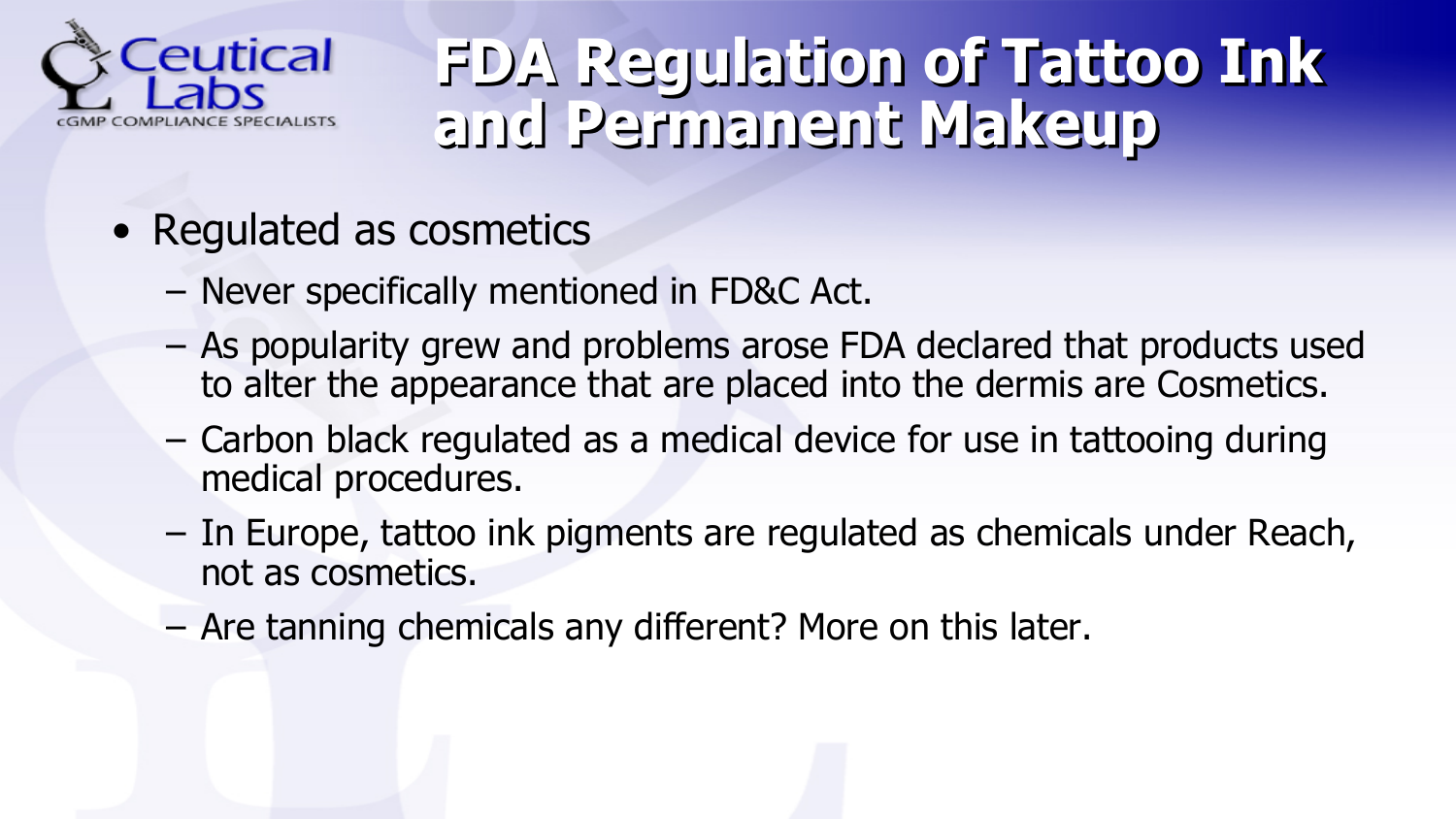

# **TI and PMU Safety Concerns**

- Microbiological
	- Contain water thus capable of sustaining growth
	- When placed into the dermis should be sterile
	- Presence of some microorganisms can cause disease
- Chemical
	- Color additives not approved for use in TI and PMU
	- Presence of contaminants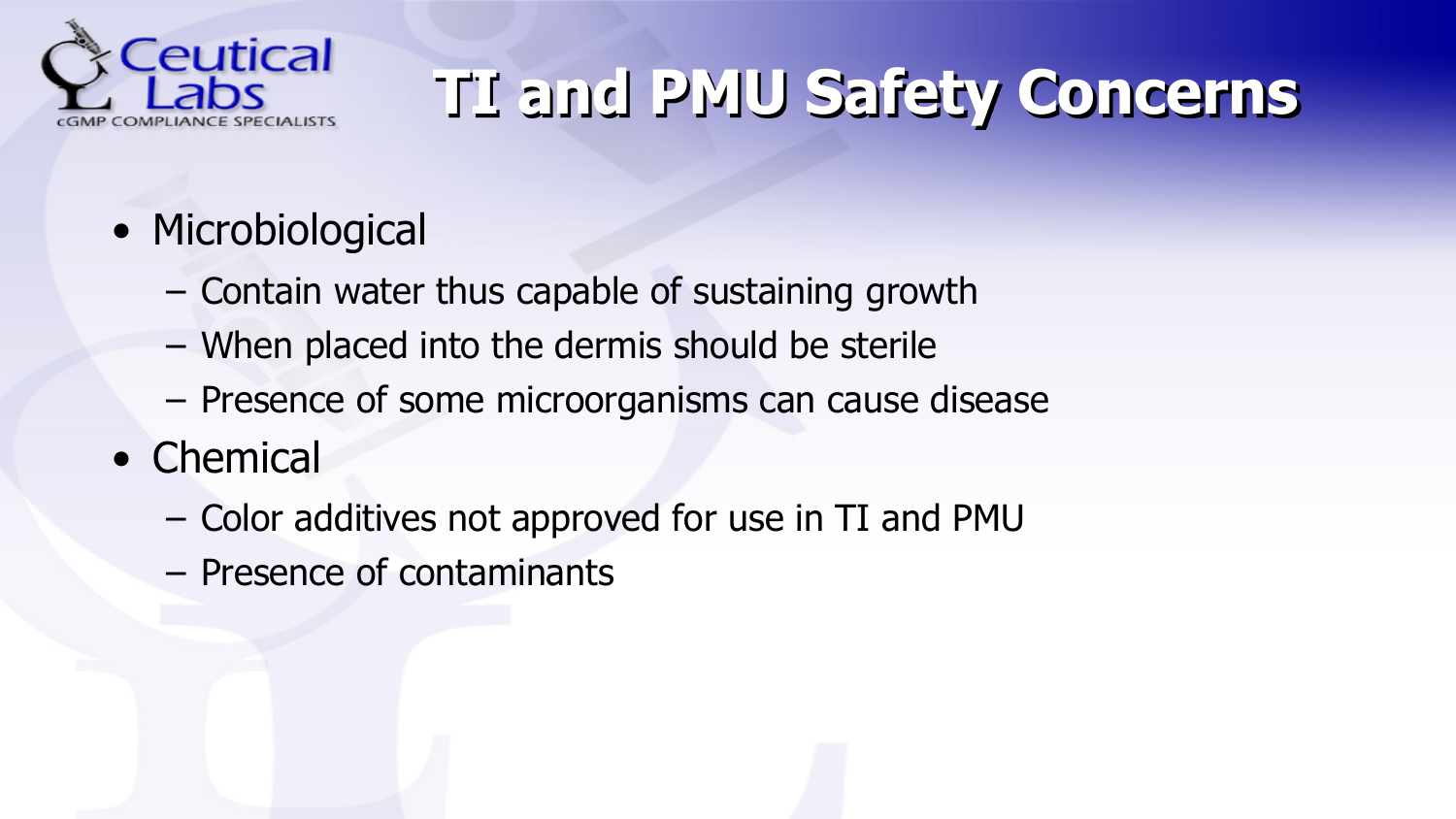

#### **Color additives…what are the issues?**

- FDA has not exercised authority to regulate color additives in TI and PMU.
- Color additives in TI and PMU have not been approved by FDA.
- The law is clear that color additives require pre-market approval.
- No regulations specific to TI and PMU have been promulgated.
- In comes the Body Art Committee to the rescue!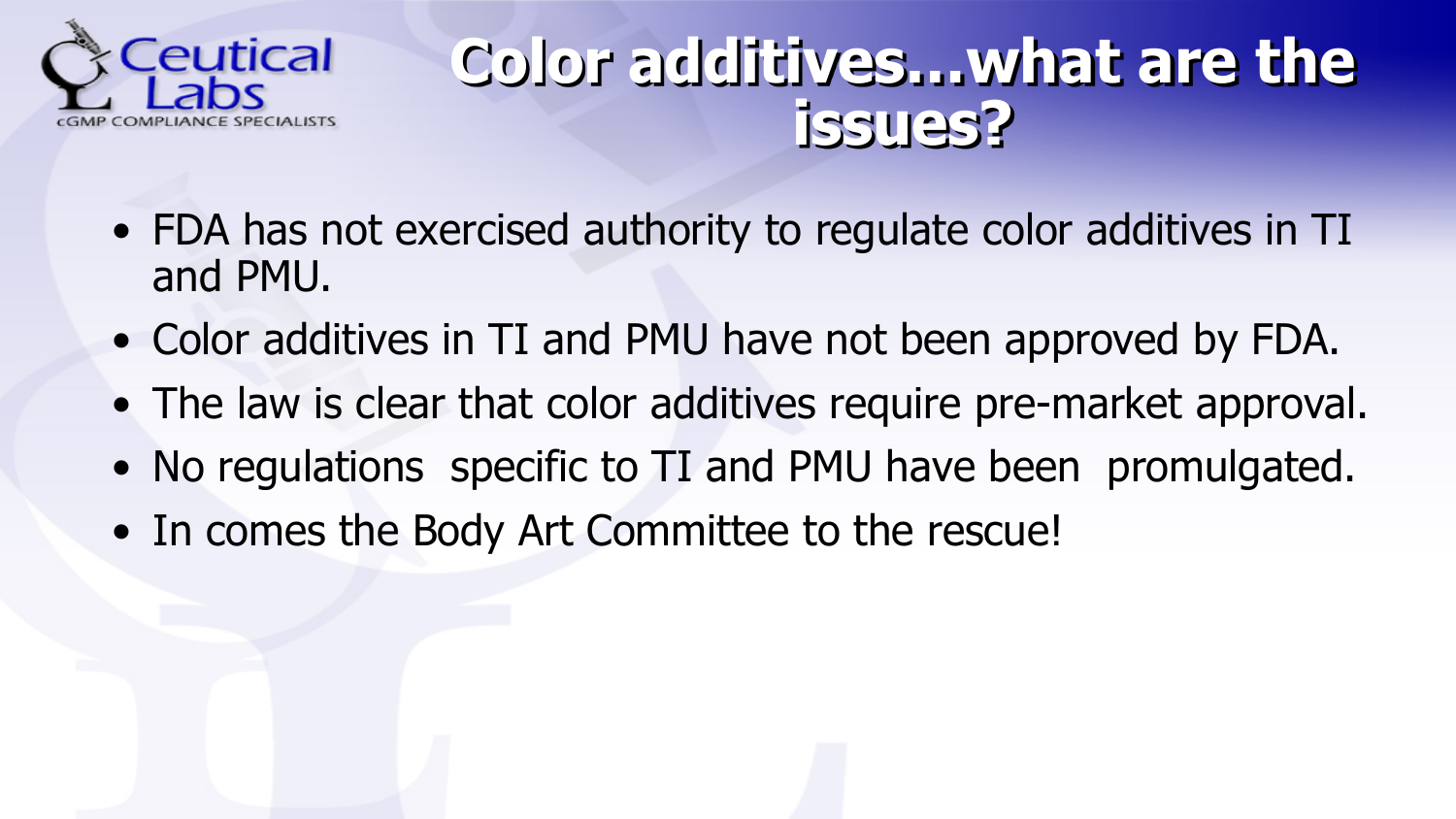

#### **Color Additive Amendments of 1960**

- In the fall of 1950, many children became ill from eating an orange Halloween candy containing 1-2% FD&C Orange No. 1. Subsequently several other issues with color were discovered.
- U.S. House Representative James Delaney began holding hearings on the possible carcinogenicity of pesticide residues and food additives.
- Industry was developing new colors synthesized from petroleum.
- FDA provisionally listed 200 colors.
- New colors require scientific data to establish safety.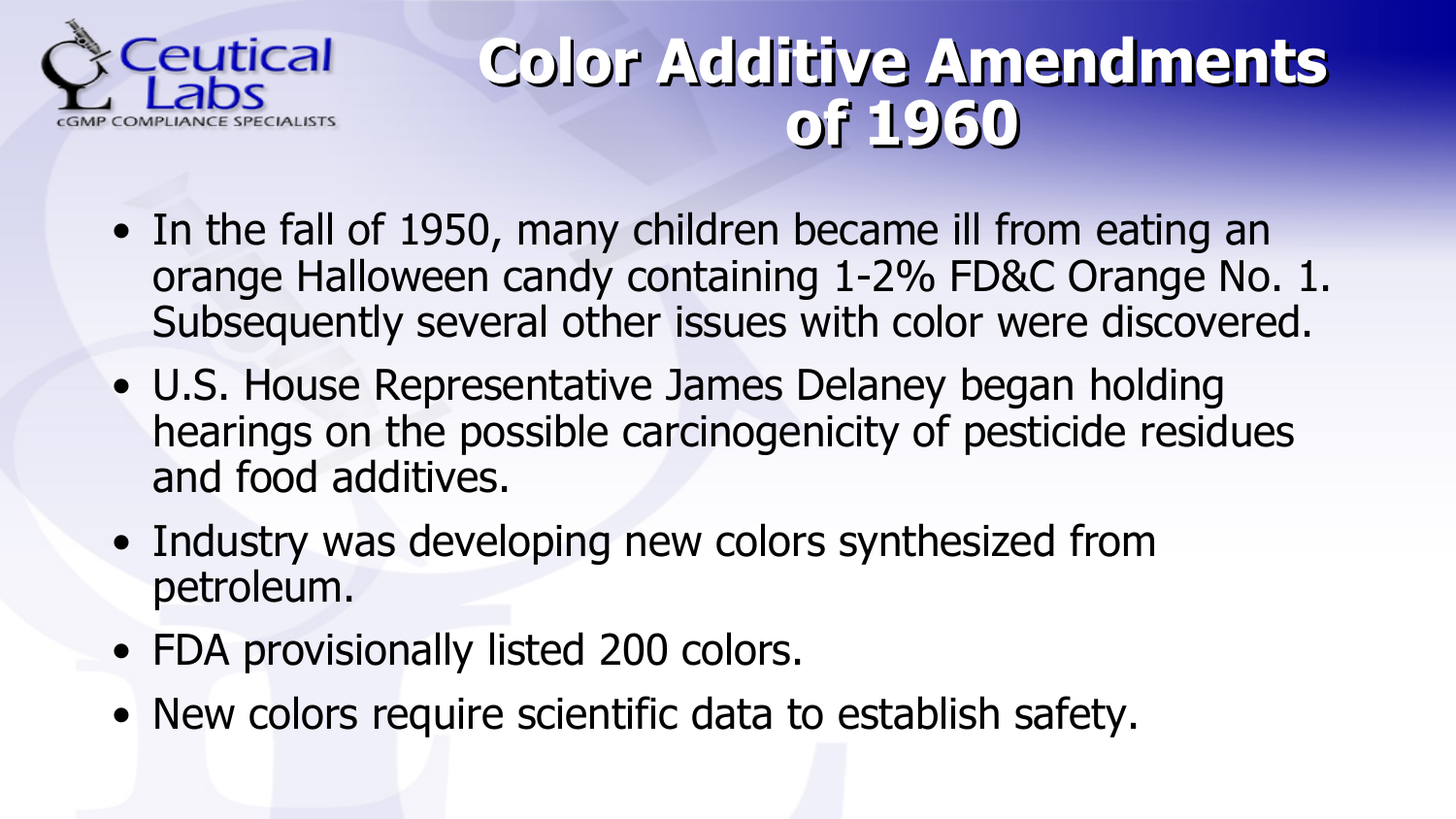

#### **Regulation of Pigments used in TI and PMU**

- No color additives are listed for use in TI or PMU.
- 21 CFR 70.5(b) Color additives for use in injections.
- Are tattoos injections? According to FDA, yes.
- FDA considers "intradermal" to mean the same thing as "injection".
- AFDO's goal is to clarify regulatory requirements for improved safety of TI and PMU.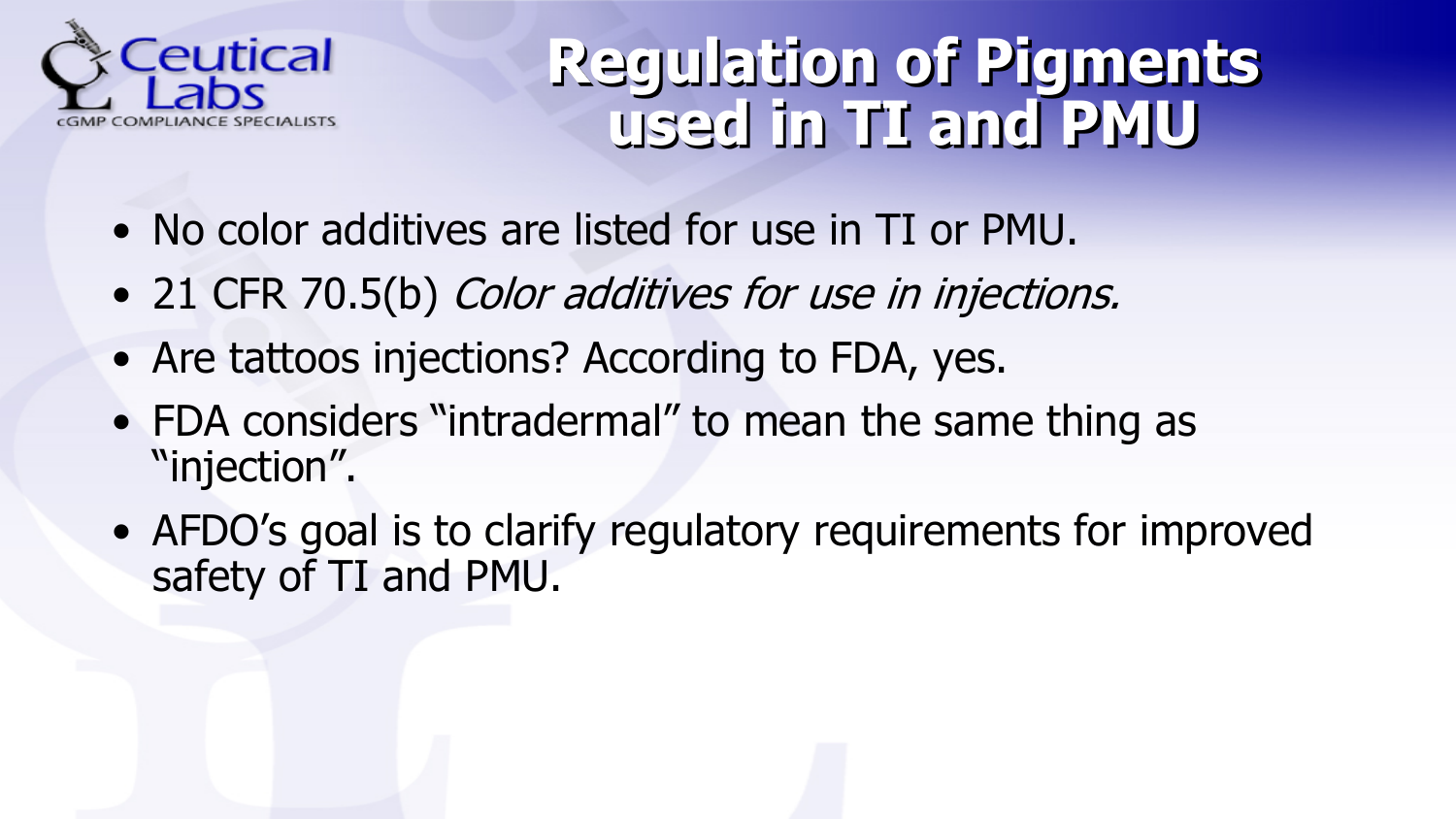

# **Tanning Chemicals**

- Canthaxanthin, ingested to turn the skin a range of colors from orange to brown.
	- Can also cause serious health problems including liver damage; hives; and an eye disorder called canthaxanthin retinopathy, in which yellow deposits form in the retinas.
- Dihydroxyacetone (DHA), a color additive that darkens the skin by reacting with amino acids in the skin's surface.
	- DHA is a color additive that is approved for external application, but not for use in the eye area or on the lips.
	- Regulation in salons and tanning booths is regulated by state and local laws.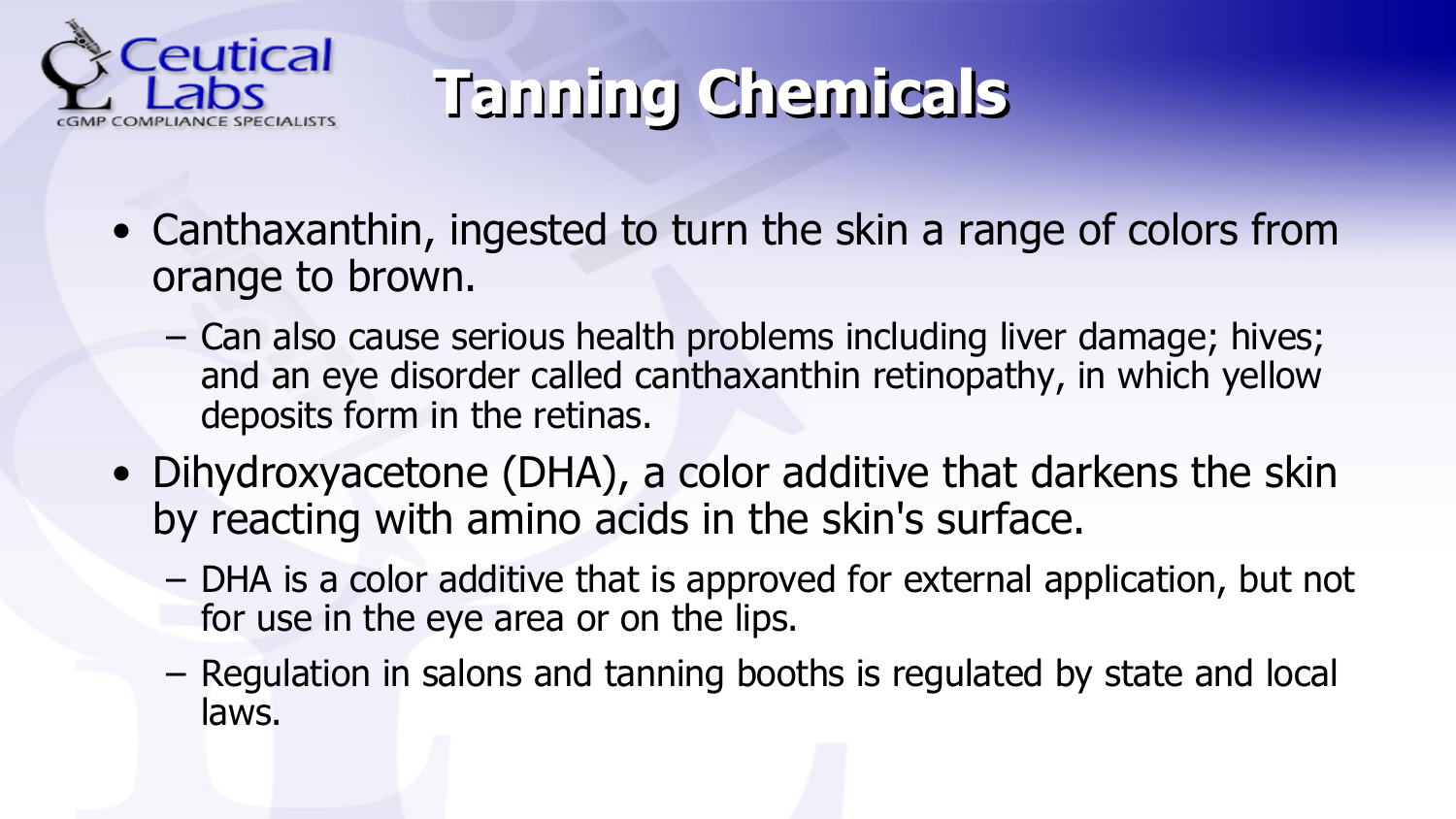

# **TiO2 Color Additive Petition**

- BAC Charge #2 Color Additive Petition for Titanium Dioxide for Intradermal Tattooing.
- First color additive petition for TI or PMU.
- Goal is to get listed regulation of TiO2 used in TI and PMU.
- Title 21 of the Code of Federal Regulations part [70.5\(b\)](https://www.ecfr.gov/cgi-bin/text-idx?SID=c84a36530b9b95048246350299c1f9e8&mc=true&node=se21.1.70_15&rgn=div8), color additives for use in injections for cosmetic purposes (tattoos) must be specifically listed for that use.
- FDA has responded to AFDO pre-petition correspondence.
- There is an opportunity to define what tattooing and permanent makeup are in the regulations.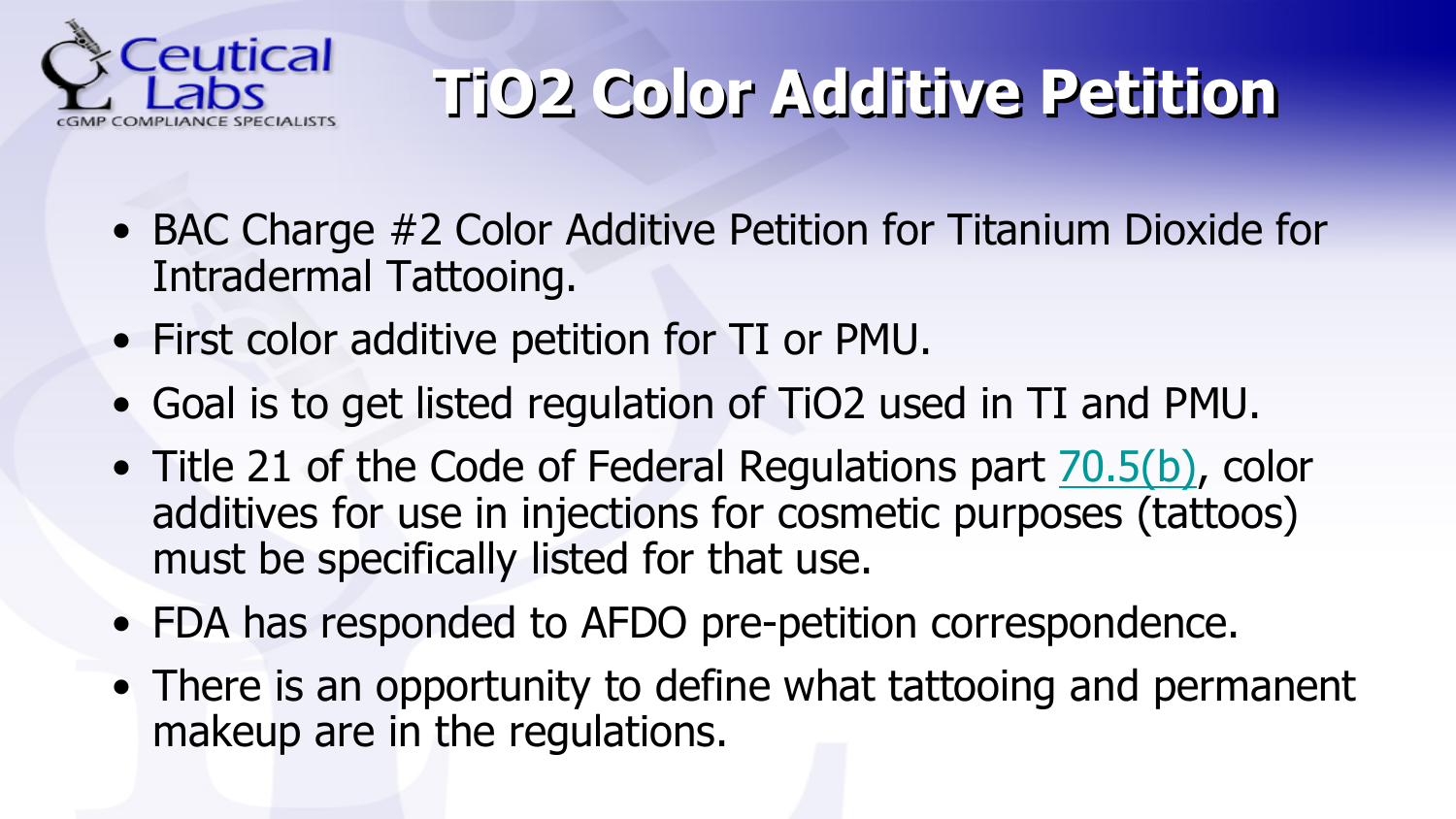

#### **FDA Response to Pre-CAP Correspondance**

- FDA has provided a preliminary list of what research needs to be performed prior to listing TiO2.
- There are no color additives approved by FDA for use in injectable cosmetics.
- FDA has traditionally exercised enforcement discretion in this area, leaving the regulation of the tattoo industry up to state and local authorities.
- FDA does not have formal guidance for the type of toxicology data needed for color additives in injectable cosmetics.
- This is a new frontier!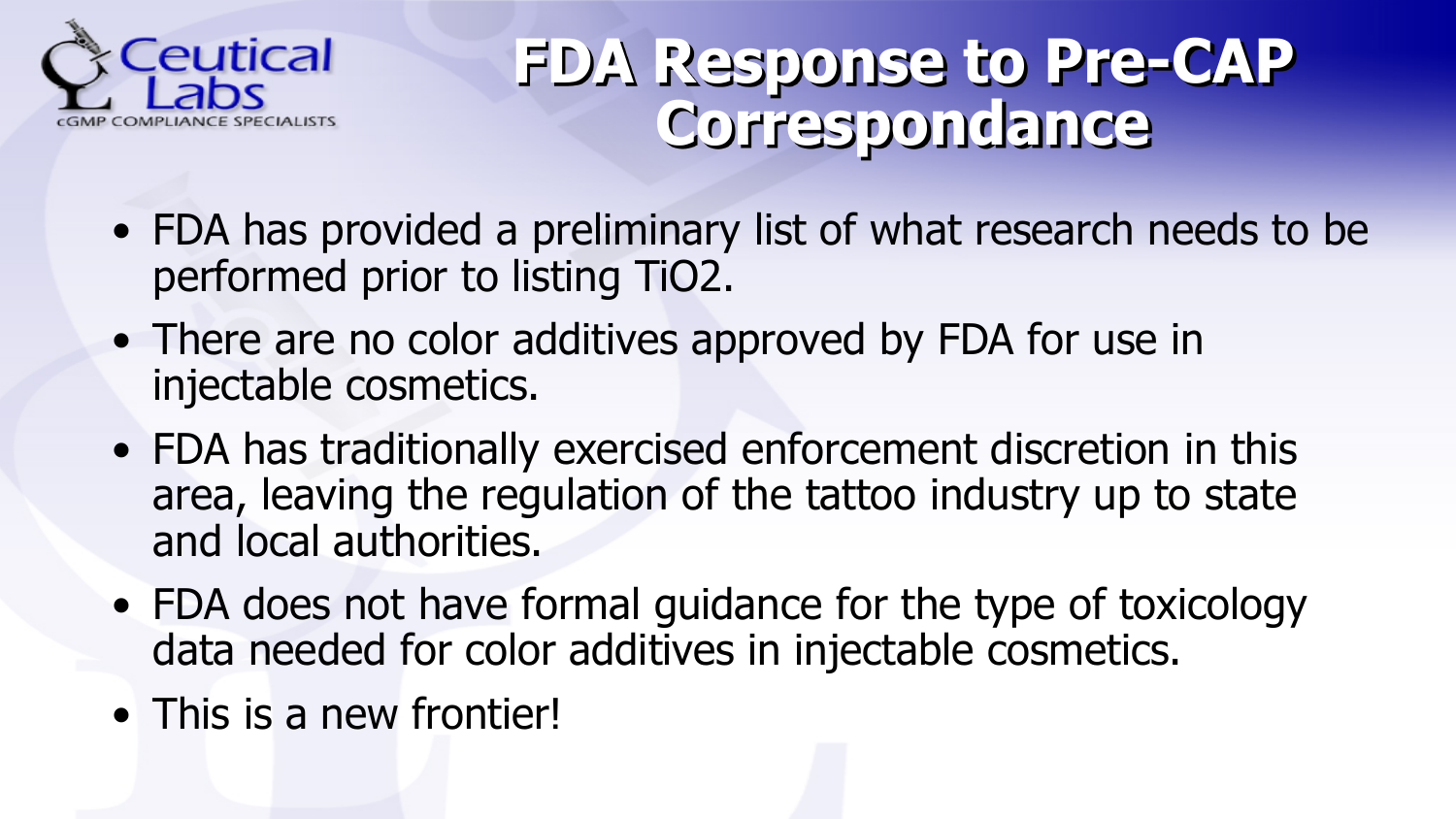

**Research to be performed prior to listing TiO2 (At a minimum)**

- The results from a literature search for all relevant published toxicology data on the proposed color additive and its impurities.
- Acute sensitization bioassays in tattooed animals addressing the sensitization, phototoxicity, and allergenicity through intradermal exposure.
- Genotoxicity testing from a battery of bacterial and mammalian testing to assist in evaluating the carcinogenicity potential of the color additive.
- Long term (life-time) bioassay in tattooed animals with UV light to evaluate chronic sensitization, photosensitization, and dermal carcinogenic potential.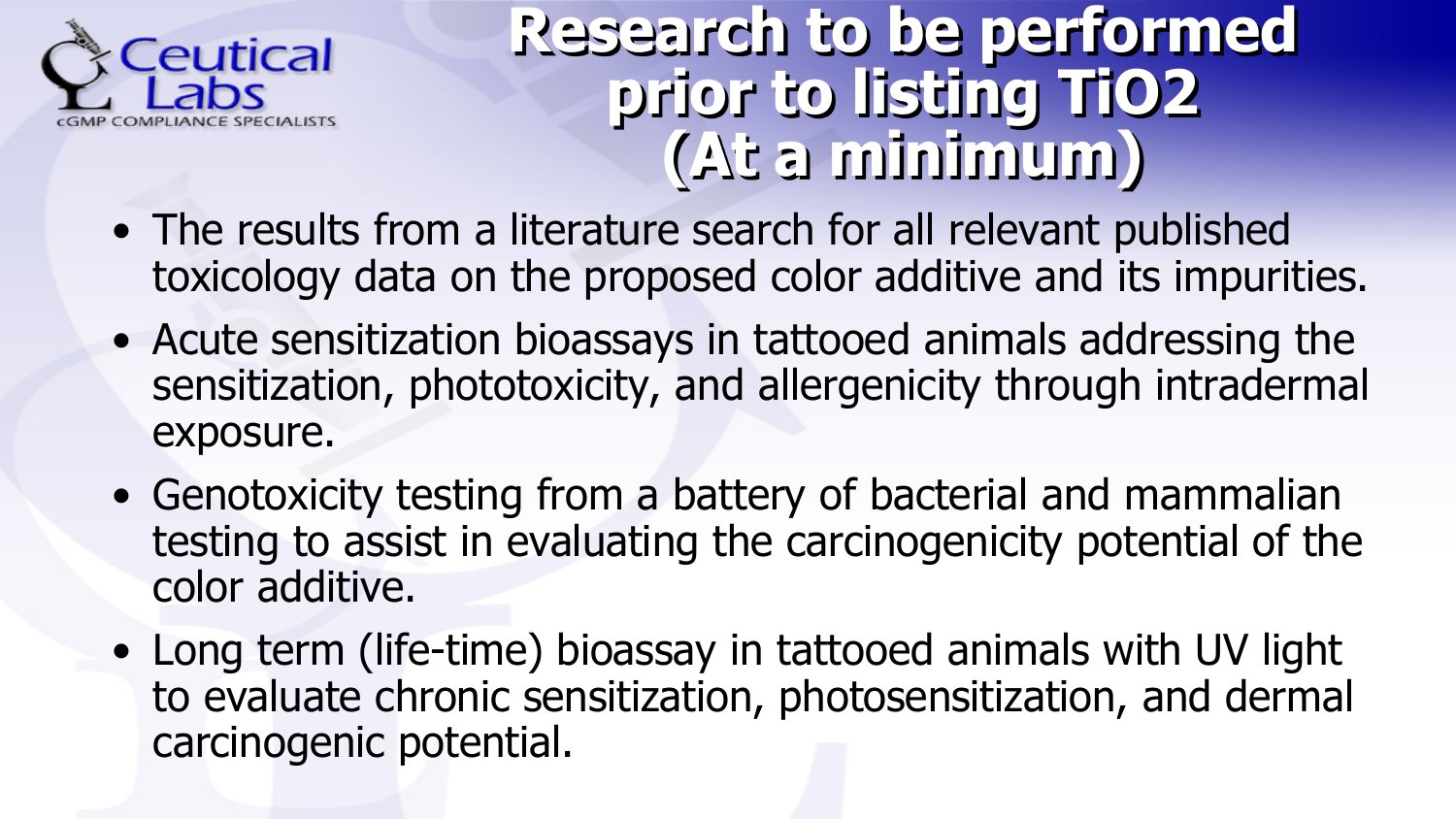

#### **Color Additive Research Issues**

- Use of animals to conduct research.
	- Is very specialized and costly
	- Using animals is ethical problem in US and illegal in EU
- Can non-animal models be substituted?
- Request FDA to perform or fund research.
- AFDO does not have the resources to accomplish research as expected by FDA.
- Keeping current regulatory position of "enforcement discretion" is a possibility.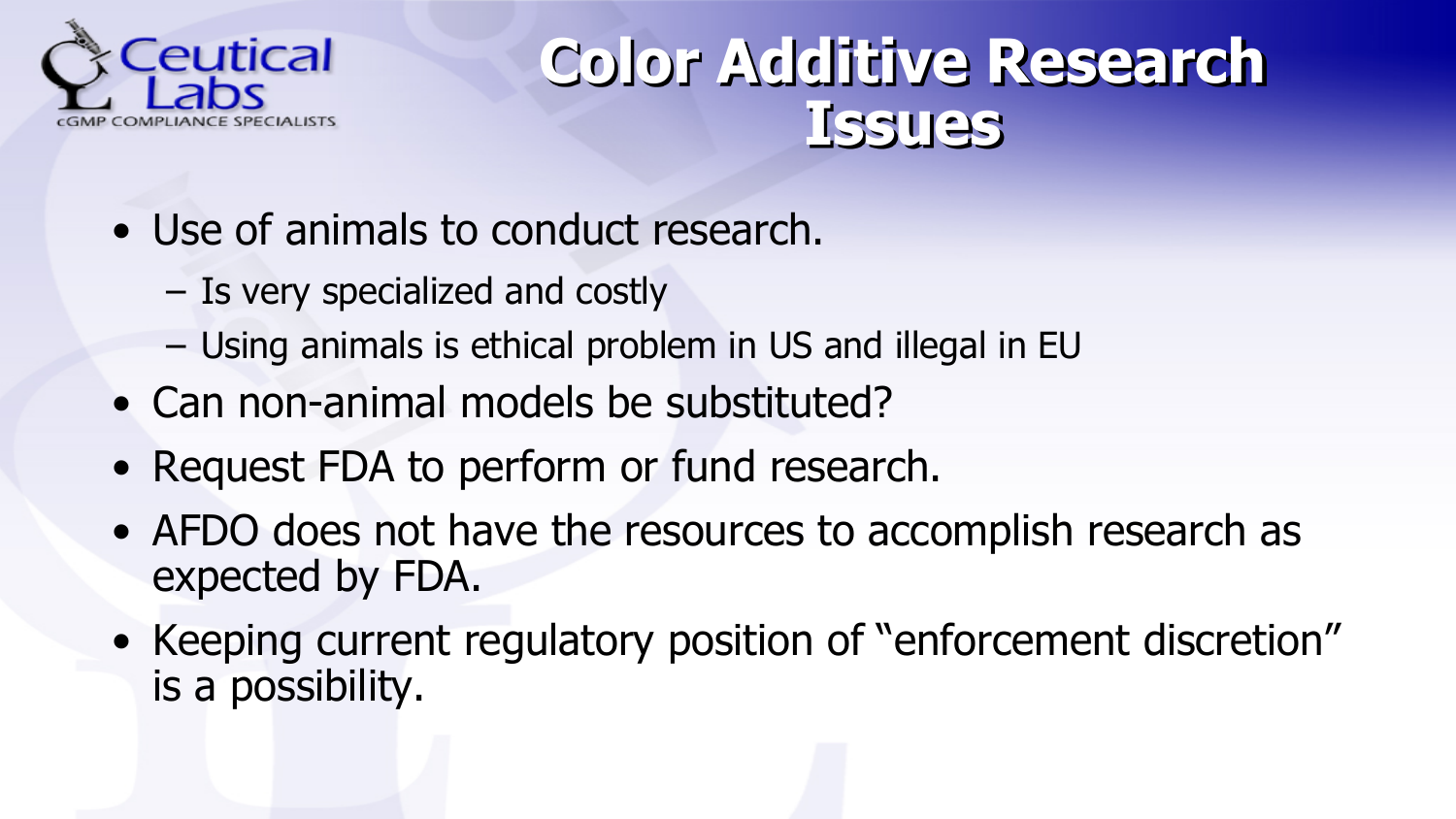

### **Microbiological Contaminants in TI and PMU**

- Should meet standards for cosmetics **and** be sterile.
- If labelled "Sterile" is it sterilized?
- Recent statements on fda.gov ([https://www.fda.gov/media/130664/download\)](https://www.fda.gov/media/130664/download) suggest sterility is expected.
- In order to be free of pathogens a method to control microbiological contaminants is needed. (HACCP)
	- USP 71 FDA suggested test method
	- Control bioload of pigments, water and other ingredients
	- Manufacture in a sanitary environment
	- Test packaged product prior to terminal sterilization or sale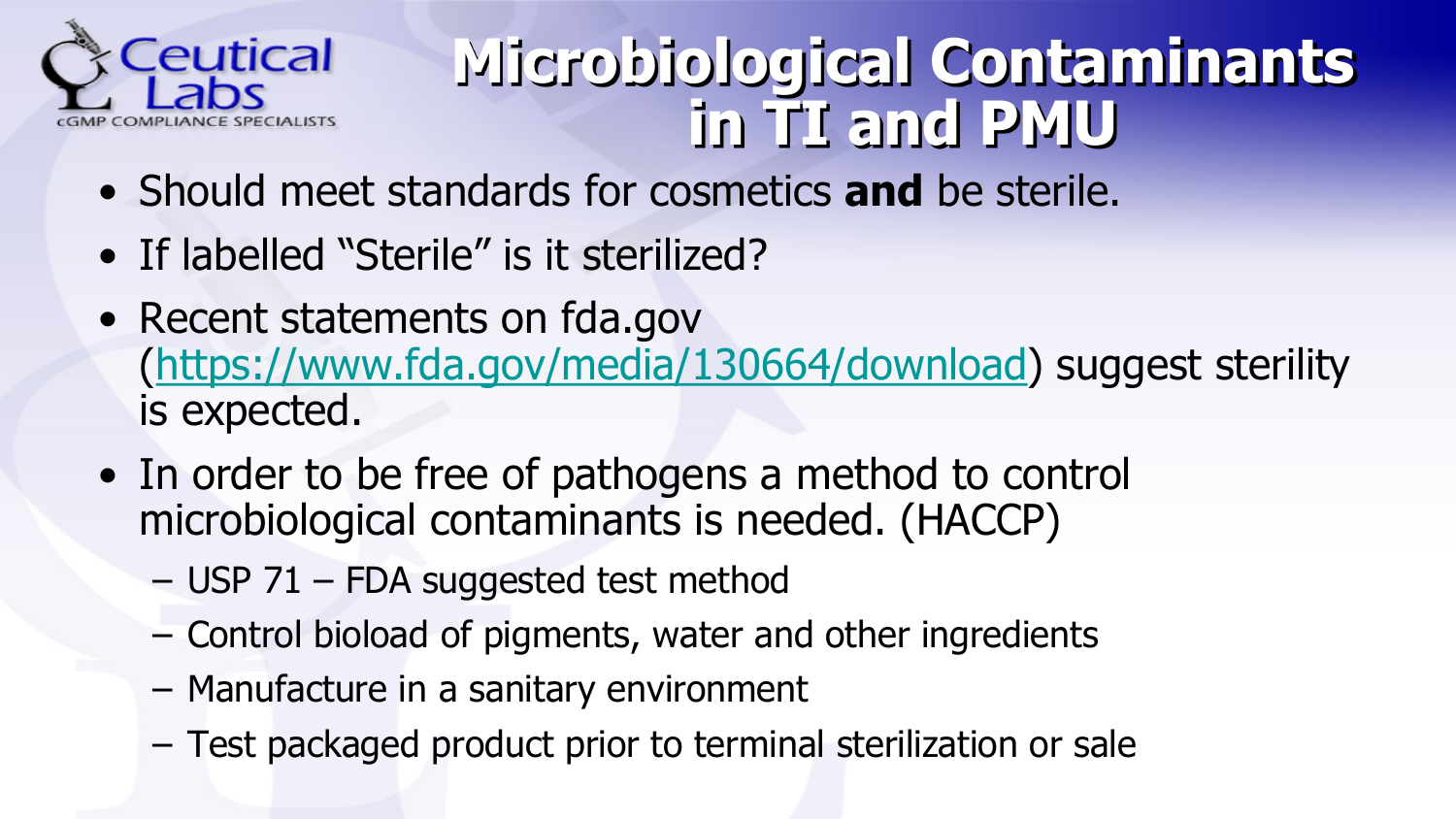

#### **Sterilization Standard of Best Practices**

- BAC Charge #4 Tattoo Ink and PMU Sterilization Standard of Best Practices.
- Creating guideline for industry to follow.
- Specific to gamma irradiation.
- Gamma is useful for controlling bio load in pharmaceuticals.
- Other methods may be applicable to TI and PMU. (heat, pressure, filtration)
- Downside to any sterilization process is the affect on pigments and packaging.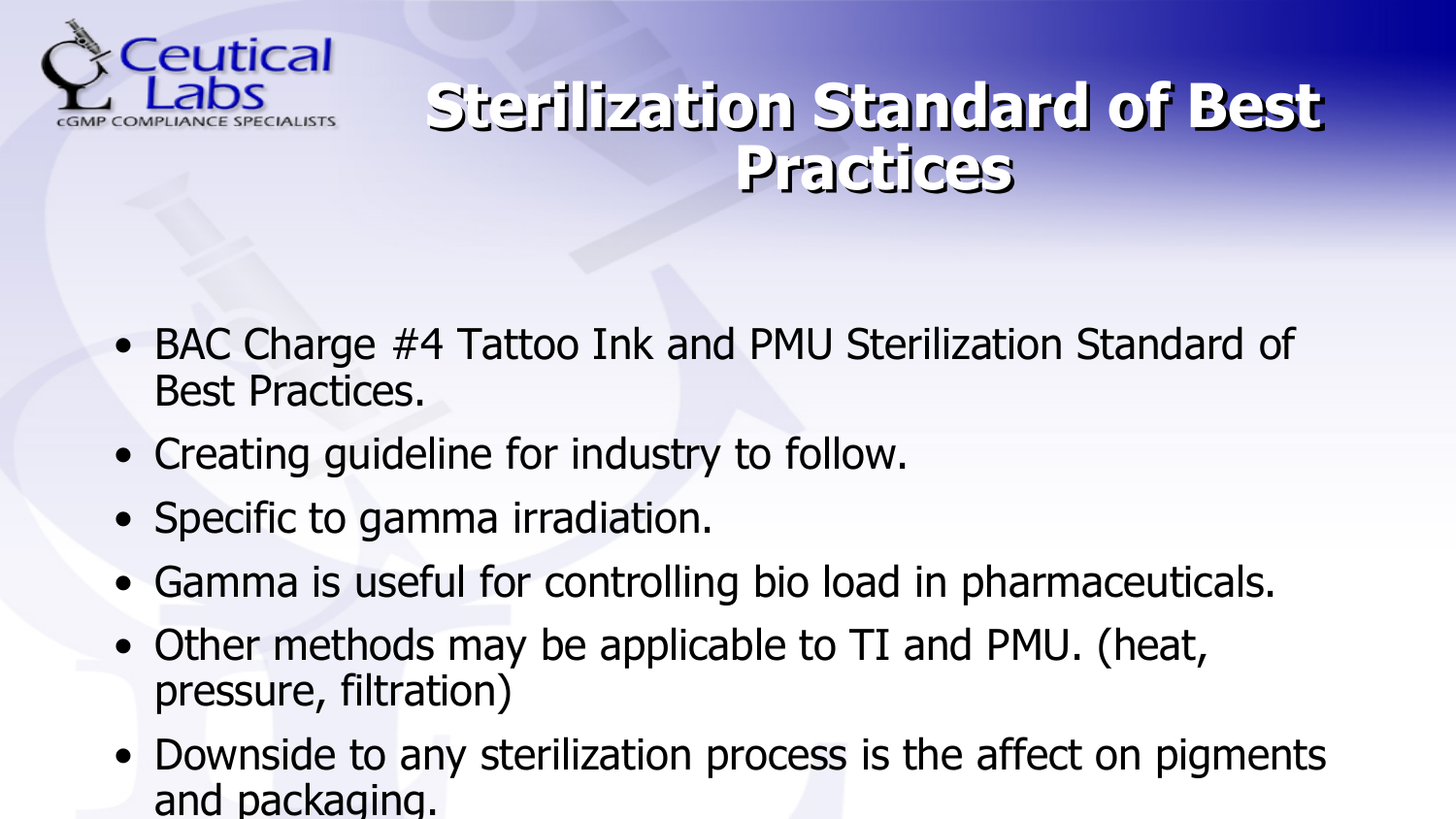

# **What Should An Artist Do?**

- Know and trust your suppliers. Ask questions. What are the ingredients?
- Only use properly labelled ink following AFDO Tattoo Ink Labeling Guide.
- Ask for proof of sterilization or finished product test results specific to the lot supplied.
- If you accept untested lots there may be problems.
- Do not dilute inks. If you must, only use sterile water (distilled water is not sterile and may be a source of pathogenic microorganisms).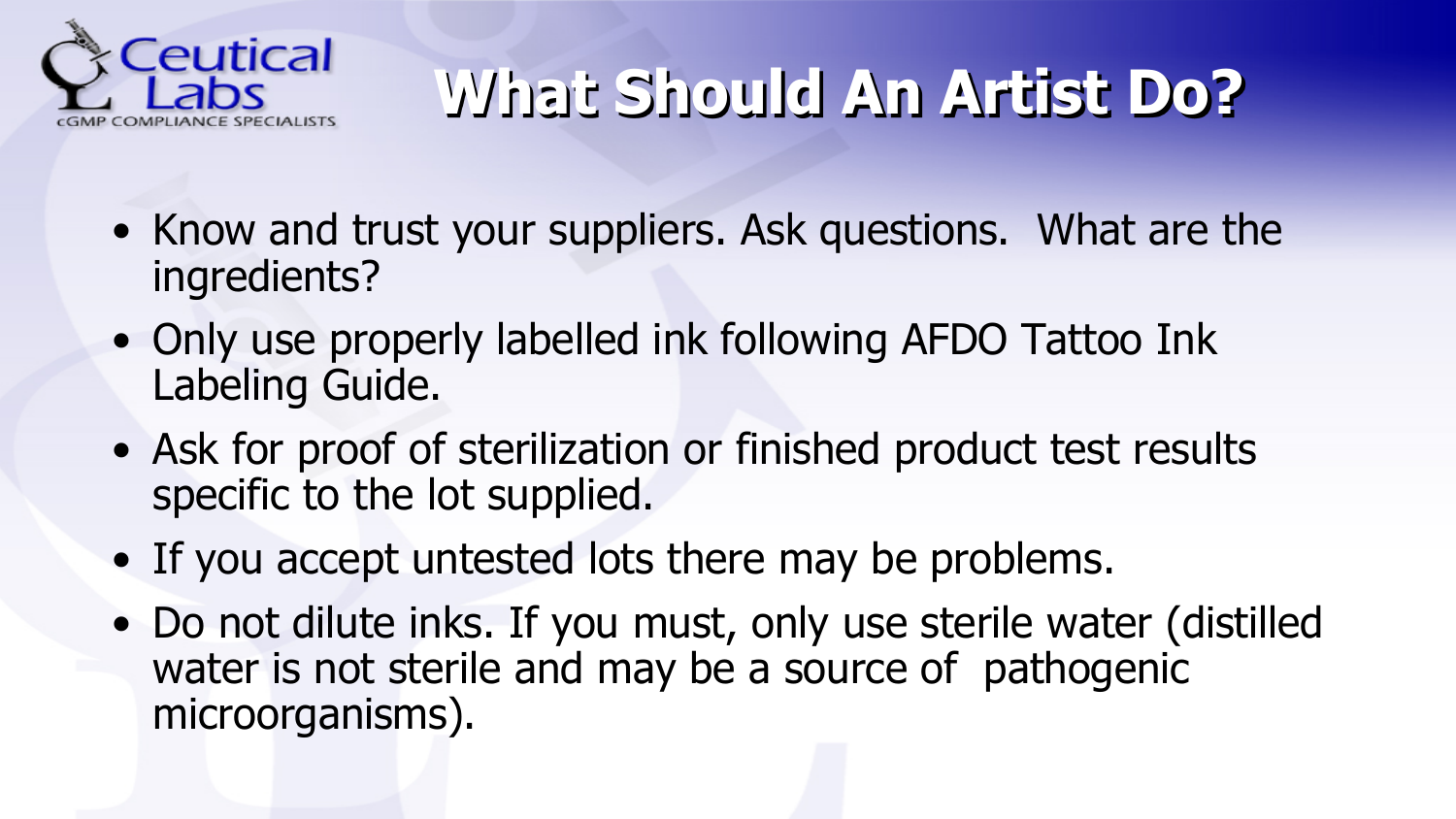

### **Sterile water – single use**





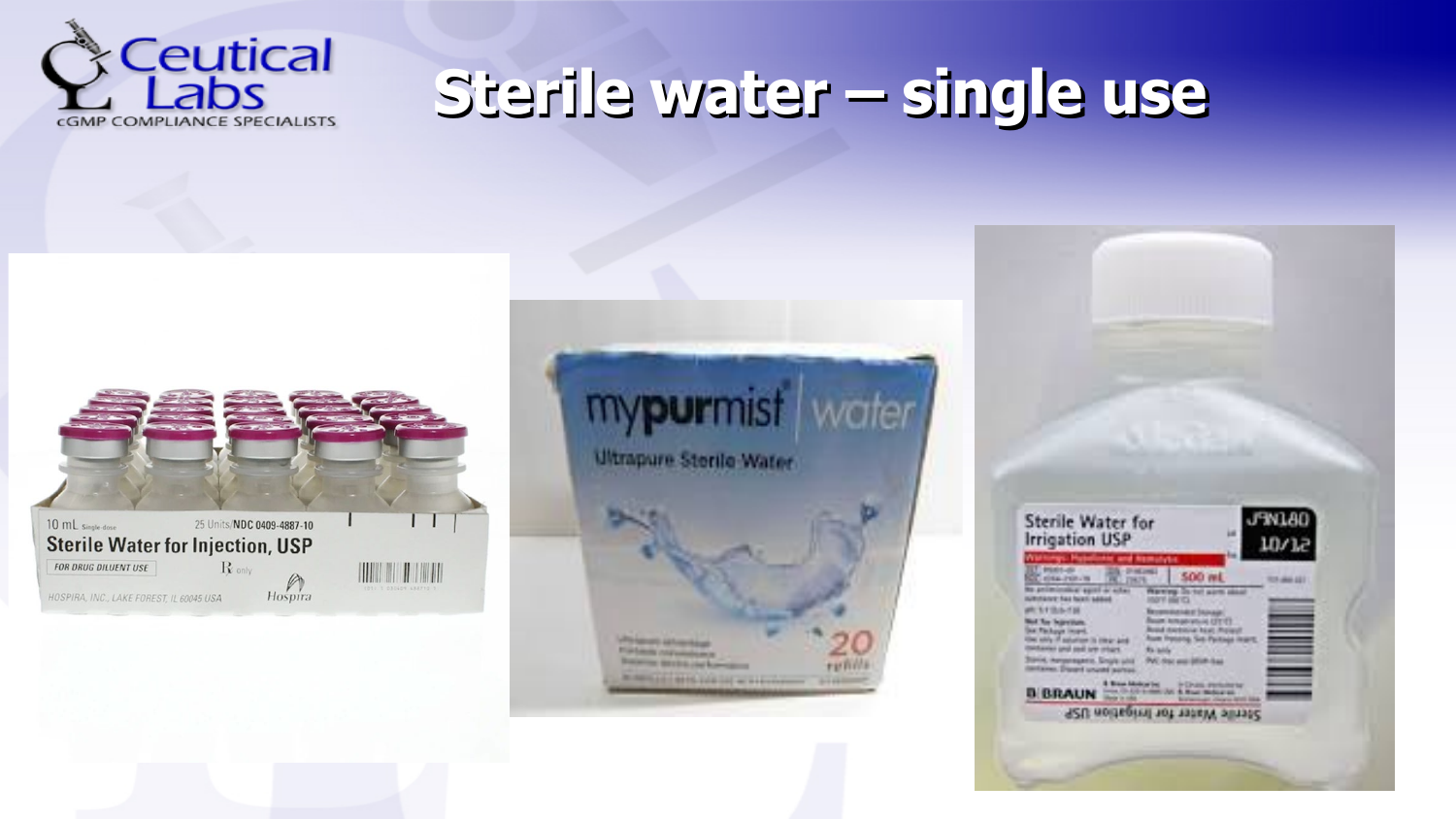

#### **What to do? (Continued)**

- Keep track of all pigments used on a specific customer.
	- Record lot #, location, volume(approximate)
- In case of a serious adverse event, report to local health department, FDA (if it involves ink) and MedWatch.
- Serious adverse event: the event has or may jeopardize the customer requiring medical intervention.
- FDA Offices: <https://www.fda.gov/about-fda/contact-fda>
- [MedWatch: https://www.fda.gov/safety/medwatch-fda-safety](https://www.fda.gov/safety/medwatch-fda-safety-information-and-adverse-event-reporting-program/reporting-serious-problems-fda)information-and-adverse-event-reporting-program/reportingserious-problems-fda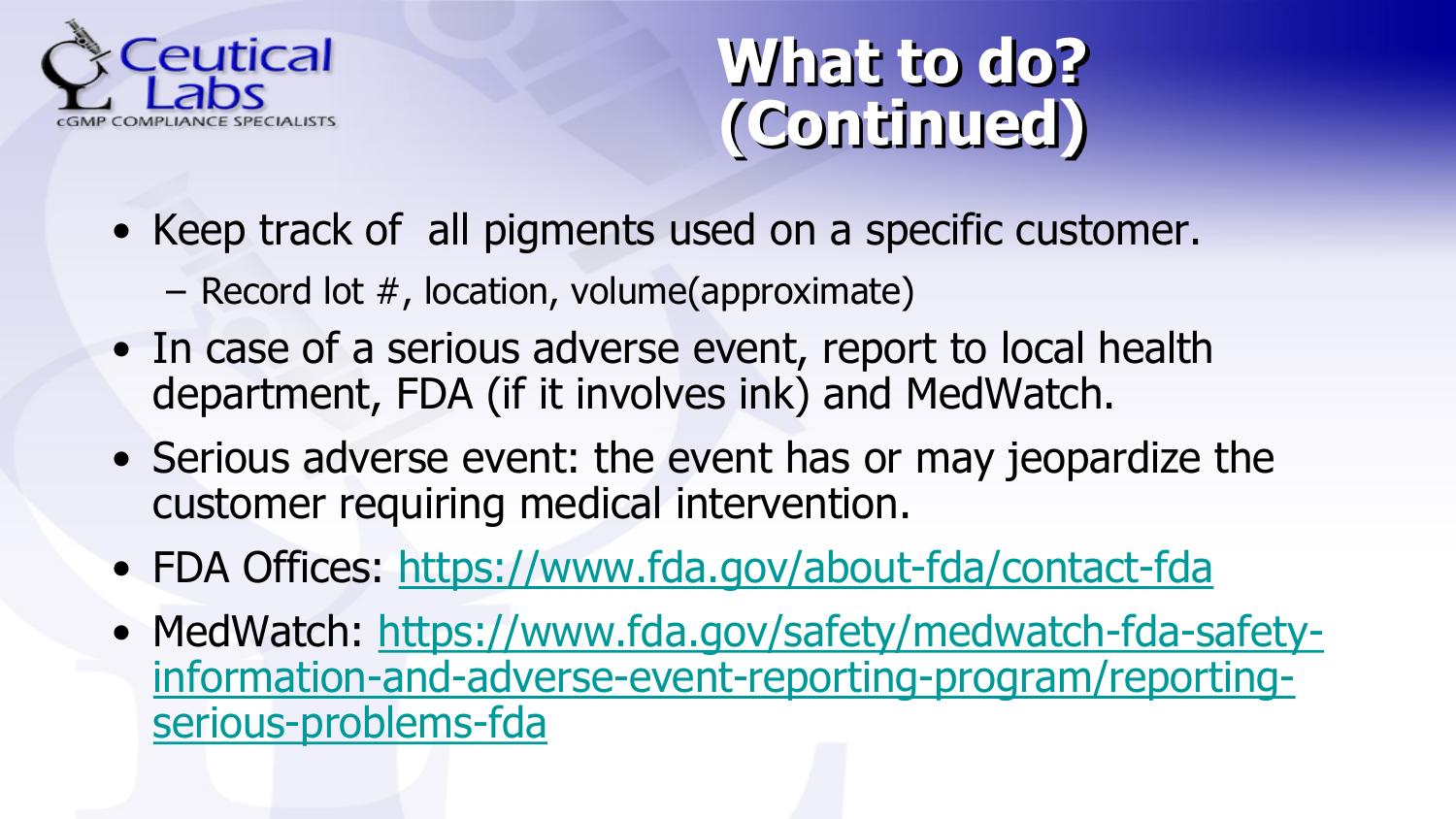



- TI and PMU are much safer than they were 20 years ago.
- Best practices will help improve the safety record for the entire industry.
- Color Additive Petition for Titanium Dioxide for Intradermal Tattooing going forward.
- Tattoo Ink and PMU Sterilization Standard of Best Practices will be completed.
- AFDO Tattoo Ink Labeling Guide should be followed.
- Protect yourself, document everything.
- Report serious problems.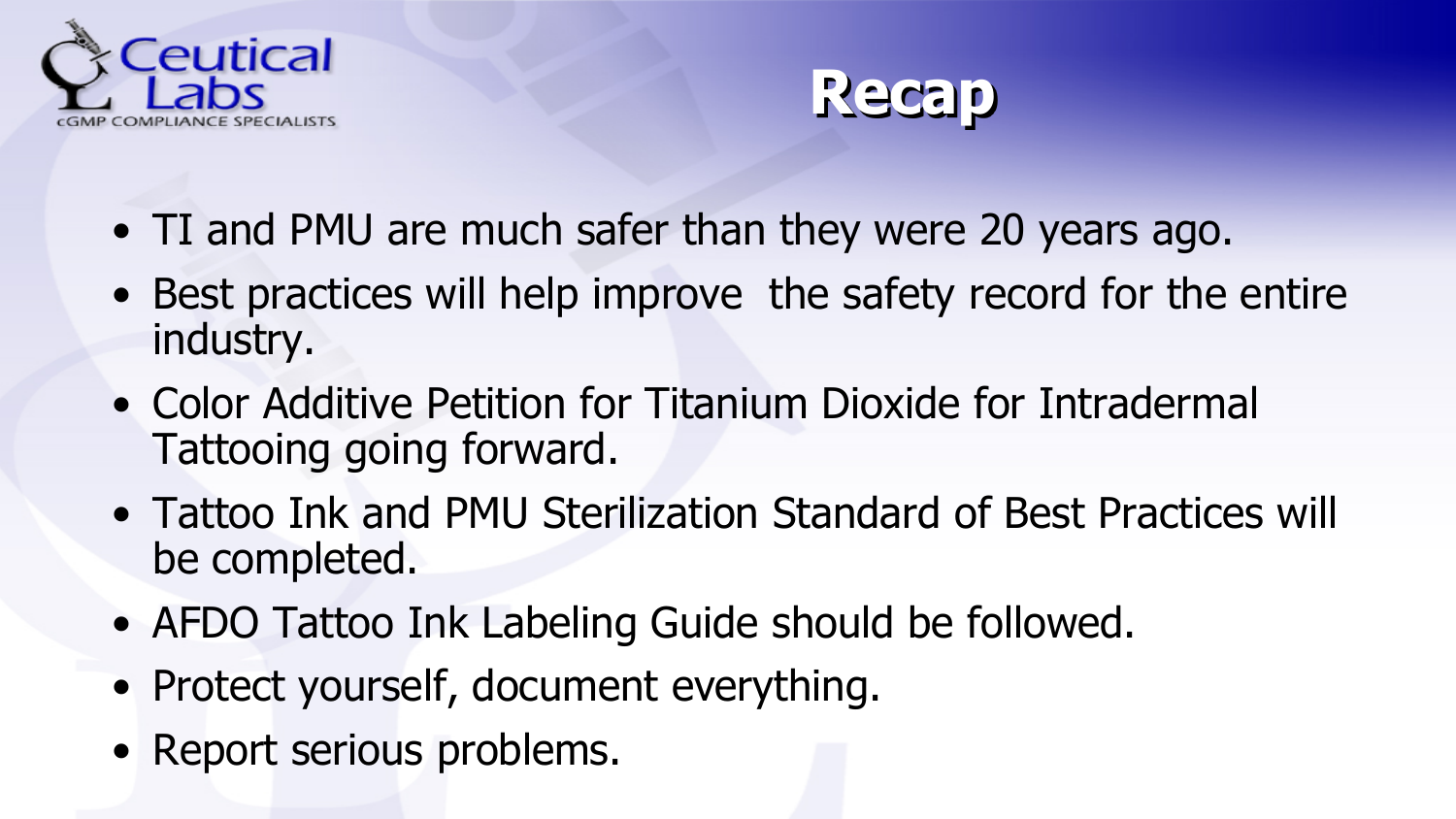



- National Environmental Health Association (NEHA) Body Art Model Code Committee
	- Contact:
	- Kaylen Celestin ([KCelestin@neha.org\)](mailto:KCelestin@neha.org%3Cmailto:KCelestin@neha.org)
- Body Art Education Alliance (BAEA)
	- Contact:
	- Laurel Arrigona: larrigona@ceuticallabs.com
	- KC Stevenson: kcstevenson@ceuticallabs.com
	- Matt Bavougian: m.bavougian@gmail.com
- **Join in – be a part of the solution!**